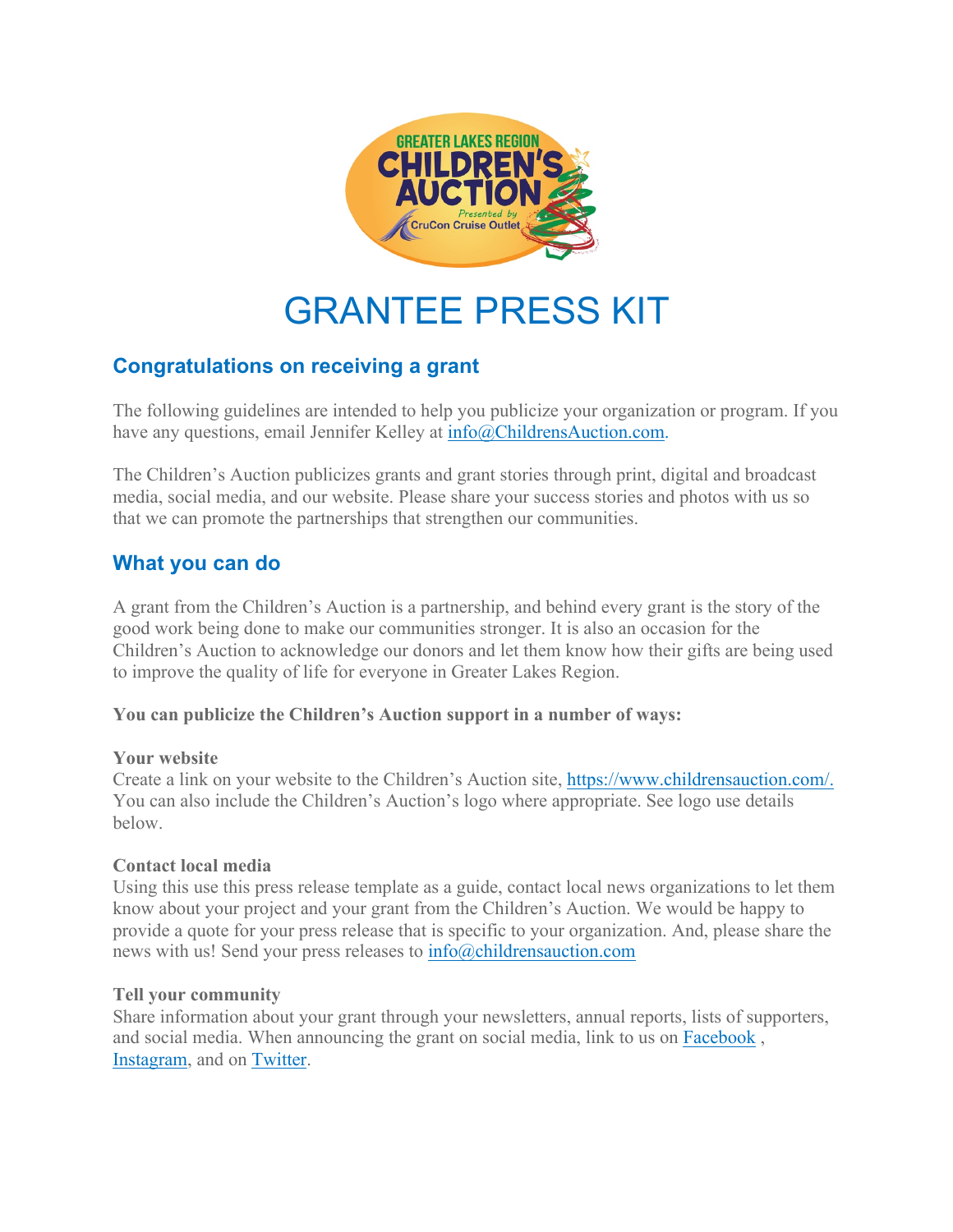### **Logo use**

We encourage you to use our logo where suitable. Please contact us if you need a different format of our logo than what you have. Here are some guidelines for using our logo online or in printed materials:

Do not skew or distort the logo's aspect ratio (altering the height or the width independent of the other).

# **How to acknowledge a grant from the Children's Auction.**

Use this language to acknowledge your grant from the *Greater Lakes Region Children's Auction.*

*This project was funded (or funded in part) by a grant from the Greater Lakes Region Children's Auction.*

# **Keep in touch**

We love it when grant recipients share pictures of programs or events, success stories, notes of thanks to Foundation donors, or any other newsworthy items! Please email any of these items to info@ChildrensAuction.com.